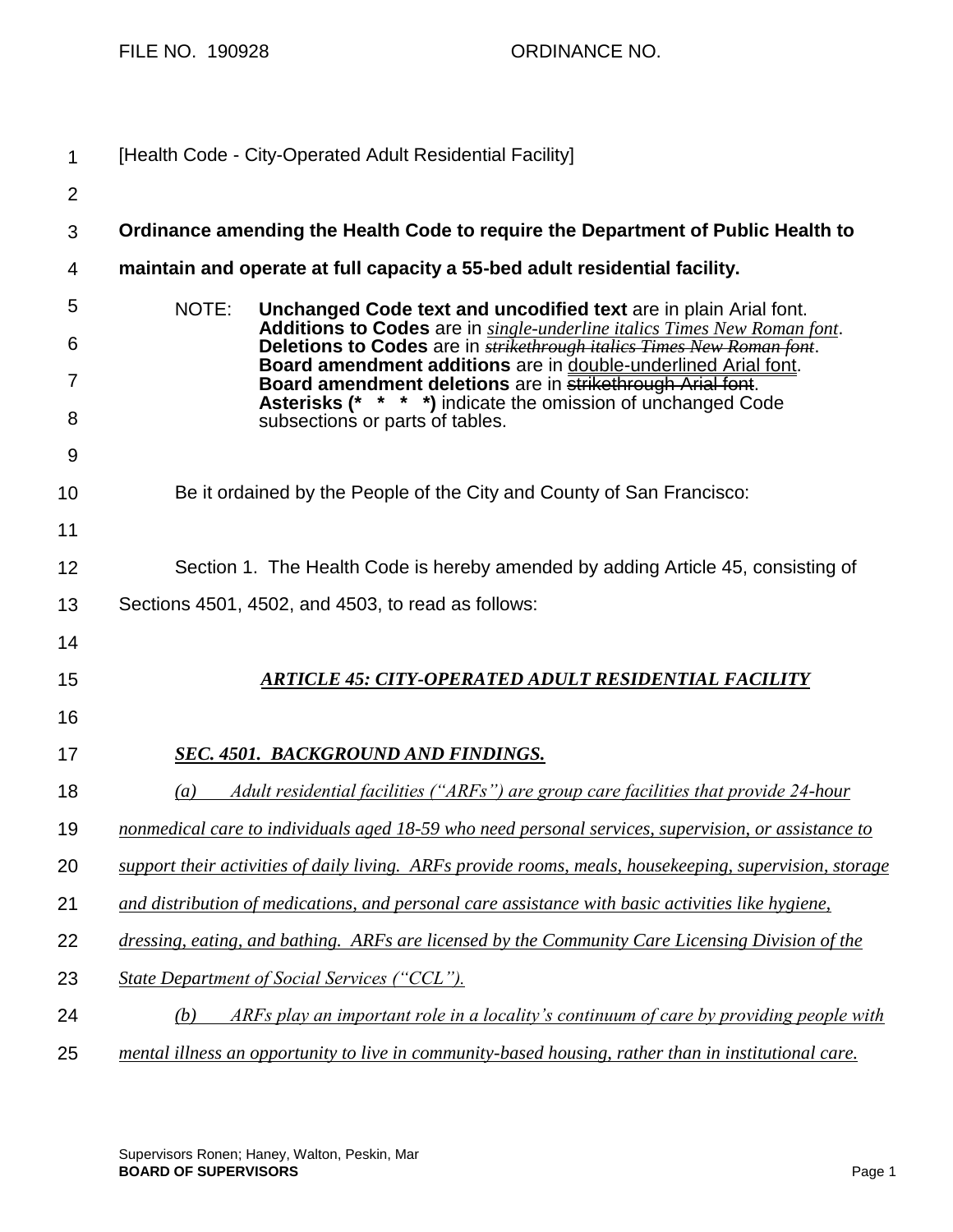| 1              | A 2018 report by the California Behavioral Health Planning Council observed that due<br>(c)                  |
|----------------|--------------------------------------------------------------------------------------------------------------|
| $\overline{2}$ | to ARF closures and a lack of new ARFs, many individuals with mental illness are not able to find            |
| 3              | sustainable community housing options with the appropriate level of care following stays in acute in-        |
| 4              | patient treatment programs, hospitals, or correctional institutions. The report concludes that the           |
| 5              | absence of community-based housing options can result in a "revolving door scenario" where people            |
| 6              | are discharged or released from an institution only to be unable to find appropriate residential care or     |
| 7              | housing. When another mental health crisis ensues, the absence of community-based housing                    |
| 8              | opportunities can result in a return to high-level crisis programs, facilities, hospitals, jails/prisons, or |
| 9              | homelessness.                                                                                                |
| 10             | Since 2005, the San Francisco Department of Public Health ("DPH") has operated an<br>(d)                     |
| 11             | ARF at 887 Potrero Avenue. This ARF has been licensed by CCL to include 55 beds.                             |
| 12             | In recent years, DPH has failed to maintain staffing at a level that was sufficient to<br>(e)                |
| 13             | operate the ARF at 887 Potrero Avenue at full capacity. In 2018-2019, DPH asked CCL for permission           |
| 14             | to temporarily suspend from licensure a total of 41 ARF beds at 887 Potrero Avenue so that they could        |
| 15             | be used instead as emergency shelter beds for people experiencing homelessness. CCL granted DPH's            |
| 16             | request, thereby temporarily reducing the total number of beds at this ARF from 55 to 11. CCL's              |
| 17             | approval extends through June 30, 2021, although DPH may seek CCL approval to restore the beds for           |
| 18             | use as ARF beds prior to that date subject to CCL's finding that DPH can meet the licensing standards        |
| 19             | required to operate the ARF at full capacity.                                                                |
| 20             | In October 2018, CCL concluded that on a number of occasions between 2015 and<br>(f)                         |
| 21             | 2018, DPH had failed to comply with applicable laws and regulations in its administration of the ARF         |
| 22             | at 887 Potrero Avenue. To bring the facility into compliance, CCL required that DPH prepare a                |
| 23             | corrective action plan, which DPH prepared and submitted to CCL on October 15, 2018 ("Corrective             |
| 24             | Action Plan"). This plan lays out the steps DPH has taken and will continue to take, including training      |
| 25             | and monitoring, to ensure that the ARF operates in full compliance with all applicable standards.            |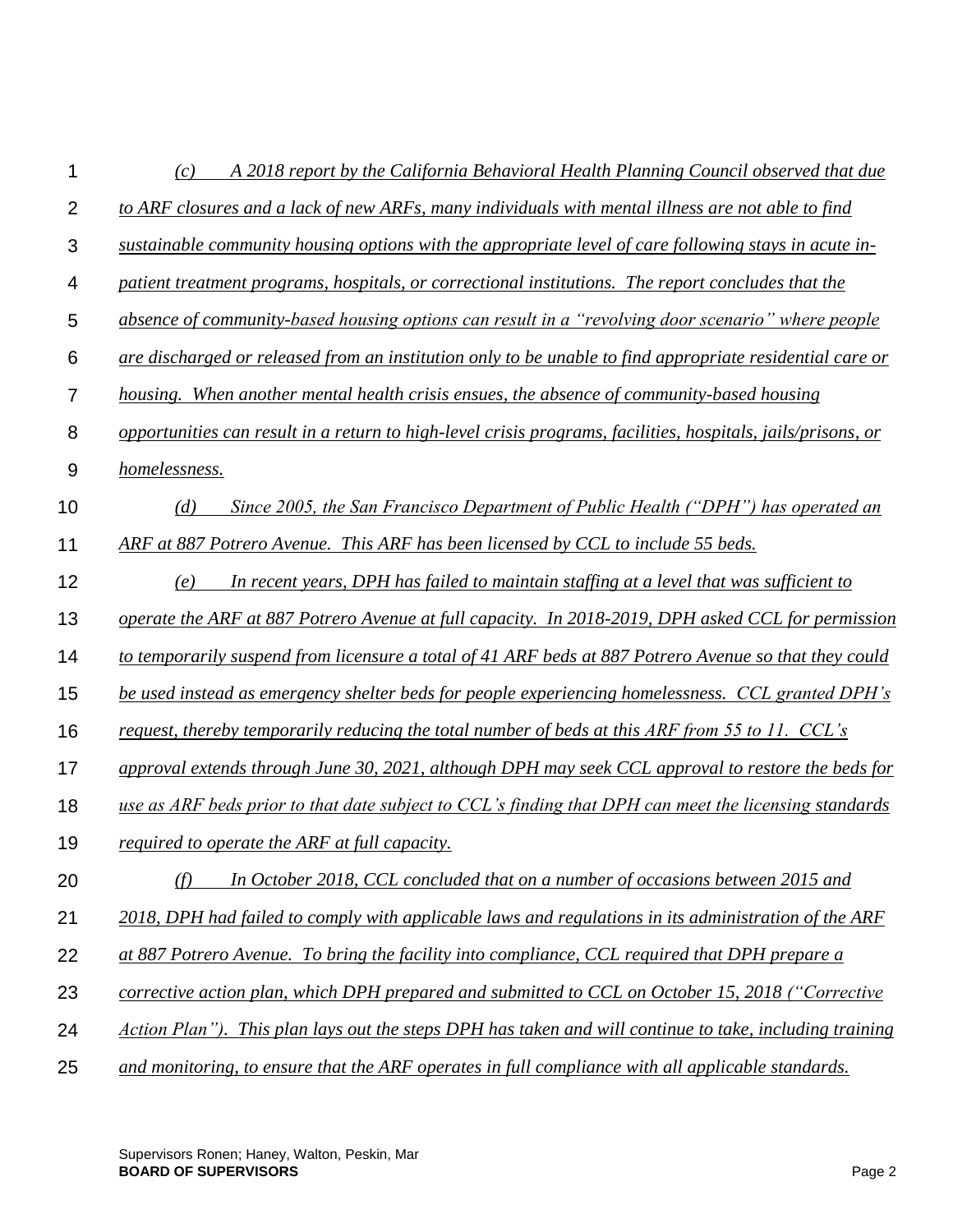| $\overline{2}$ | SEC. 4502. MAINTENANCE AND OPERATION OF ADULT RESIDENTIAL FACILITY.                                      |
|----------------|----------------------------------------------------------------------------------------------------------|
| 3              | As of the effective date of this Article 45, and from that date forward, DPH shall<br>(a)                |
| 4              | maintain and operate at full capacity a licensed 55-bed adult residential facility, and shall take all   |
| 5              | steps necessary to ensure that all 55 beds are occupied by persons who meet the eligibility criteria for |
| 6              | residence in an adult residential facility set forth in State law and in the facility's license.         |
| 7              | (b)<br>To ensure compliance with the deadline established in subsection (a), DPH shall take              |
| 8              | <i>immediate action to:</i>                                                                              |
| 9              | Notify CCL of its intent to operate 55 ARF beds, and take all steps necessary to<br>(I)                  |
| 10             | ensure licensure of all 55 ARF beds;                                                                     |
| 11             | (2)<br>Hire a sufficient number of qualified City staff to operate the 55 ARF beds; and                  |
| 12             | (3)<br>Identify residents who qualify for placement in any available ARF beds.                           |
| 13             | Staff from the Department of Human Resources ("DHR") shall assist DPH to<br>(c)                          |
| 14             | <i>immediately, and with urgency, hire qualified City staff.</i>                                         |
| 15             |                                                                                                          |
| 16             | <b>SEC. 4503. REPORTING.</b>                                                                             |
| 17             | Within three months of the effective date of this Article 45, DPH and DHR shall jointly submit           |
| 18             | to the Board of Supervisors a report that describes:                                                     |
| 19             | The number of ARF beds that have been filled and the number that remain vacant;<br>(a)                   |
| 20             | The number of personnel hired to work at the ARF; and<br>(b)                                             |
| 21             | The steps that DPH has taken to ensure compliance with the Corrective Action Plan.<br>(c)                |
| 22             |                                                                                                          |
| 23             | Section 2. Effective Date. This ordinance shall become effective 30 days after                           |
| 24             | enactment. Enactment occurs when the Mayor signs the ordinance, the Mayor returns the                    |
| 25             |                                                                                                          |

1